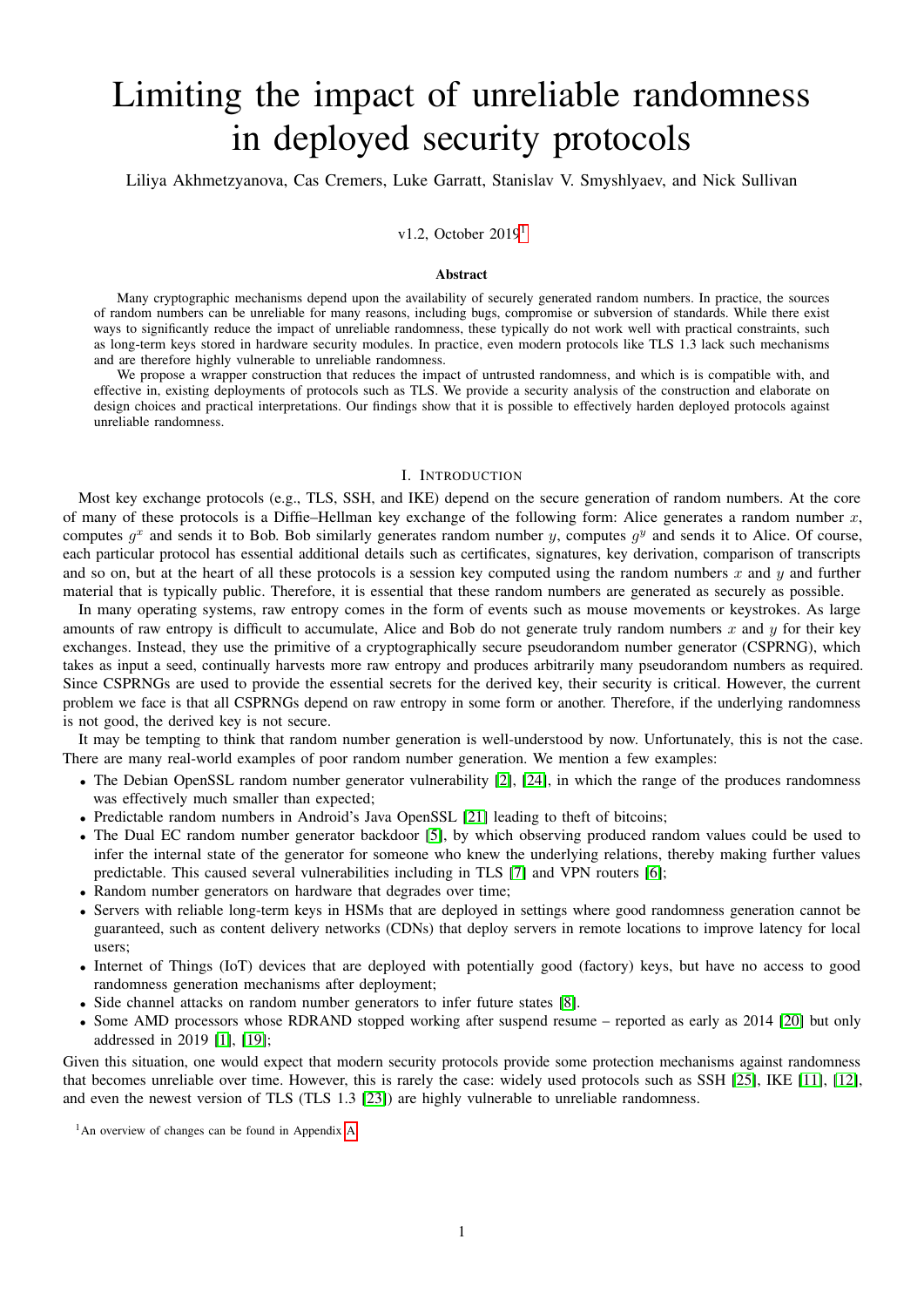For example, the most common use case of TLS 1.3 [\[23\]](#page-11-3) is based on a Diffie-Hellman exchange, in which the client and server each generate a fresh random value (e.g., x and y), and send each other the corresponding public key share  $(g^x, g^y)$ along with many other elements. The server signs its response, which includes its share  $g<sup>y</sup>$ , using its long-term signing key; but both  $g^x$  and  $g^y$  are visible to anyone who can observe the network traffic, such as ISPs, backbone providers, rogue wifi access points, or routers. Then, a complex key derivation is used to compute the symmetric session keys that will be used to encrypt payload messages, but the only secret input to this key derivation is  $g^{xy}$  – all other inputs can be directly inferred from the network traffic. Hence, if an adversary knows or guesses either  $x$  (as generated by the client) or  $y$  (from the server), it can use the network traffic to compute  $g^{xy}$  and compute the session keys, and therefore to decrypt all subsequent TLS payloads or modify them.

The situation is similar for SSH [\[25\]](#page-11-2), IKE [\[11\]](#page-10-8), [\[12\]](#page-10-9) (and therefore also IPSec [\[13\]](#page-10-10)), and even for post-quantum proposals such as NewHope [\[3\]](#page-10-11).

# *Related work*

In the domain of key exchange protocols, at least since the MTI protocols [\[22\]](#page-11-4) from 1986, there have been protocols that include both session-specific randomness and long-term keys into the computation of the session key. While this was not the objective of early protocols, an appropriate combination can strengthen the resilience of the resulting protocol against unreliable randomness. Such resilience has been considered, for example, in the extended analysis of the HMQV protocol [\[15\]](#page-10-12). The first time that unreliable randomness was explicitly considered in a Bellare-Rogaway-style security model for key exchange protocols, was in 2006 in [\[18\]](#page-10-13). In this work, the authors also proposed a variant of the Diffie-Hellman protocol called the NAXOS protocol, which is secure in their model. It relies on a construction sometimes referred to as the "NAXOS trick". In the standard Diffie-Hellman protocol, pseudorandom numbers  $x$  and  $y$  are computed from raw entropy and used as private exponents, and then publicly exchanging the messages  $g^x$  and  $g^y$ . Instead, the NAXOS protocol sends  $g^{H(x,sk_{\hat{A}})}$  and  $g^{H(y,sk_{\hat{B}})}$ where H is a hash function, and sk<sub>Â</sub> and sk<sub>B</sub> are the long-term secret keys of Alice and Bob respectively. Intuitively we can see that security of the private exponent in this case should now depend on the pairs  $(x, sk_{\hat{A}})$  and  $(y, sk_{\hat{B}})$  being unknown to the adversary, as opposed to just x and y. Furthermore, a protocol that uses  $g^{H(x,sk_{\hat{A}})}$  can behave in exactly the same way as one that uses  $g^x$ . The main difference is that  $H(x, \text{sk}_{\hat{A}})$  is harder to learn for the adversary than just x.

However, in the case of implementing cryptographic protocols in a hostile environment, often the long-term term sk is stored in trusted hardware that does not provide direct access to compute  $H(x,sk)$ . For many deployments that use hardware security modules (HSMs), this prevents the application of the NAXOS trick. Furthermore, it is generally undesirable to re-use signing keys as input to a hash function from a cryptographic design perspective.<sup>[2](#page-1-0)</sup>

#### <span id="page-1-1"></span>*Contribution*

Inspired by the NAXOS trick, we propose a "wrapper" function around existing pseudorandom number generators, in contexts that have access to a signing algorithm for the long-term key of a party. Our construction uses a signature  $Sig(sk, tag_1)$  for some fixed string  $\text{tag}_1$  instead of using a secret key sk.

In contrast to the NAXOS trick, our design is more generic and applies outside of the Authenticated Key Exchange (AKE) domain, and we follow a much more conservative approach that enables the re-use of existing infrastructure. Our construction furthermore offers improved graceful degradation if it turns out that the output of the hash function reveals partial information about the input. The proposed construction is currently considered in IETF (CFRG), see [\[9\]](#page-10-14) for details.

The construction aims to provide the following informal security properties:

- 1) If the CSPRNG works as expected, that is, in a certain security model the CSPRNG output is indistinguishable from a truly random sequence, then the output of the proposed construction is also indistinguishable from a truly random sequence in that security model.
- 2) If the CSPRNG is broken or controlled by the adversary, then the output of the proposed construction remains indistinguishable from random, provided that the private key remains unknown to the adversary.
- 3) An adversary with full control of a (potentially broken) CSPRNG that is also able to observe all outputs of the proposed construction, has no non-negligible advantage in leaking the secret key, modulo side channel attacks.

We define the formal security model regarding these three properties in terms of a game between a challenger and an adversary. We provide proofs that the proposed wrapper construction meets the precisely defined security guarantees under standard cryptographic assumptions.

Our construction can be transparently used with existing security protocols such as TLS, IKE, and SSH. Because it only requires local code changes at the interface between protocol and randomness source, it does not lead to externally visible changes. Our construction is therefore backwards compatible by design, and can be rolled out incrementally. Concretely, this

<span id="page-1-0"></span><sup>&</sup>lt;sup>2</sup>One could imagine deploying a secondary secret, but this is even less compatible with existing deployments, as it would require globally distributing a secondary secret to existing devices.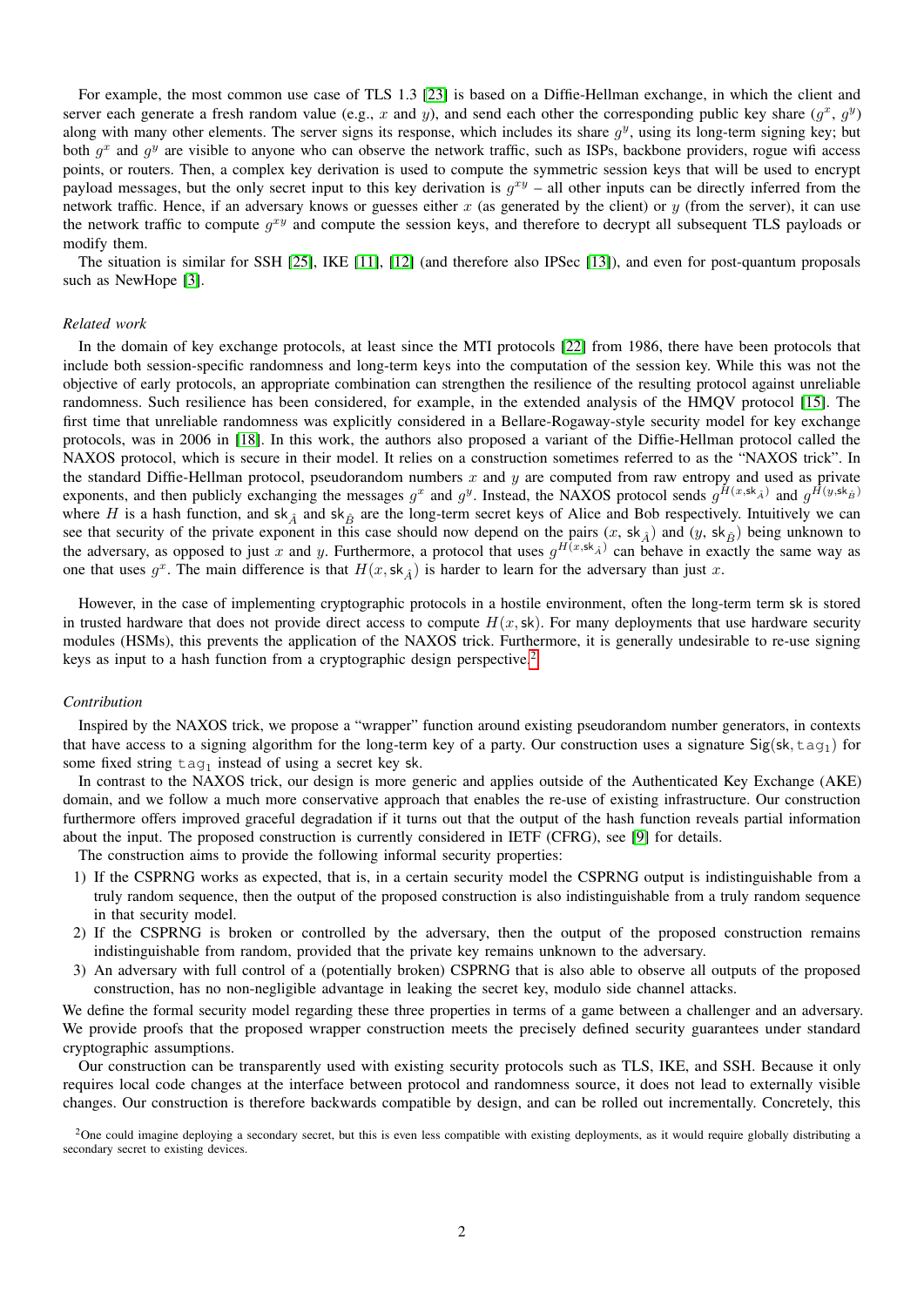means that it is possible to update for example some TLS 1.3 servers with our construction and continue operation, without needing to modify the clients. This would already increase security guarantees for those servers as well as the unmodified clients communicating with them.

As we will show later, our construction requires the generation of one signature at startup time, and negligible cost during normal protocol operations.

# *Organization*

In Section [II](#page-2-0) we introduce our construction for randomness improvement. In Section [III](#page-3-0) we define the security properties we will need for our primitives in our wrapper construction. In Section [IV](#page-5-0) we define the security model for our wrapper construction and additionally provide a practical interpretation. In Section [V](#page-7-0) we give a security theorem and formal game hopping security proof that our construction fulfils the claimed security properties. In Section [VI](#page-8-0) we provide experimental results to assess the efficiency of our construction.

# II. THE WRAPPER CONSTRUCTION

<span id="page-2-0"></span>Our objective is to reduce the impact of bad randomness on security protocols. We assume that we are given a function G, which is intended to be a CSPRNG, but for which we cannot be sure if it always produces good randomness, or if it was subverted. One way of reducing the impact, as used by the NAXOS protocol, is to ensure that (i) a party's long-term private key sk must be known in order to produce the final random values, and (ii) observing a random value cannot be used to predict the next value, even if the underlying CSPRNG might be vulnerable to state recovery.

We first present our construction, and then discuss the design constraints. Let  $Sig(s, m)$  be a deterministic function that computes a signature of message  $m$  given private key sk. Let H be a cryptographic hash function that produces output of length M. Let KDF(x, y) be a key derivation function, which accepts a random key x and a salt y and produces a pseudorandom key of length L. Let  $PRF(k, c, n)$  be a variable-length output pseudorandom function, that takes as input a pseudorandom key k of length L, info string c, and output length n, and produces output of length n.

Let  $G(n)$  be an algorithm that generates n random bits, i.e., the output of a CSPRNG. Instead of using  $G(n)$  when randomness is needed, use an augmented CSPRNG  $G'(n)$ , where

$$
G'(n) = \mathsf{PRF}(\mathsf{KDF}(\mathsf{H}(\mathsf{Sig}(\mathsf{sk},\texttt{tag}_1)),y),\texttt{tag}_2,n),
$$

and where  $y = G(L)$ ,  $\text{tag}_1$  is a fixed, context-dependent string, and  $\text{tag}_2$  is a dynamically changing string (e.g., a counter increased on each invocation) of M bits. We require that  $L \geq n - M$ .

<span id="page-2-1"></span>The wrapper construction is depicted graphically in Figure [1.](#page-2-1) In the figure, "*next*" represents the wrapper instance invocation, which increases the value of the counter used for  $\text{tag}_2$ .



Fig. 1: The wrapper construction.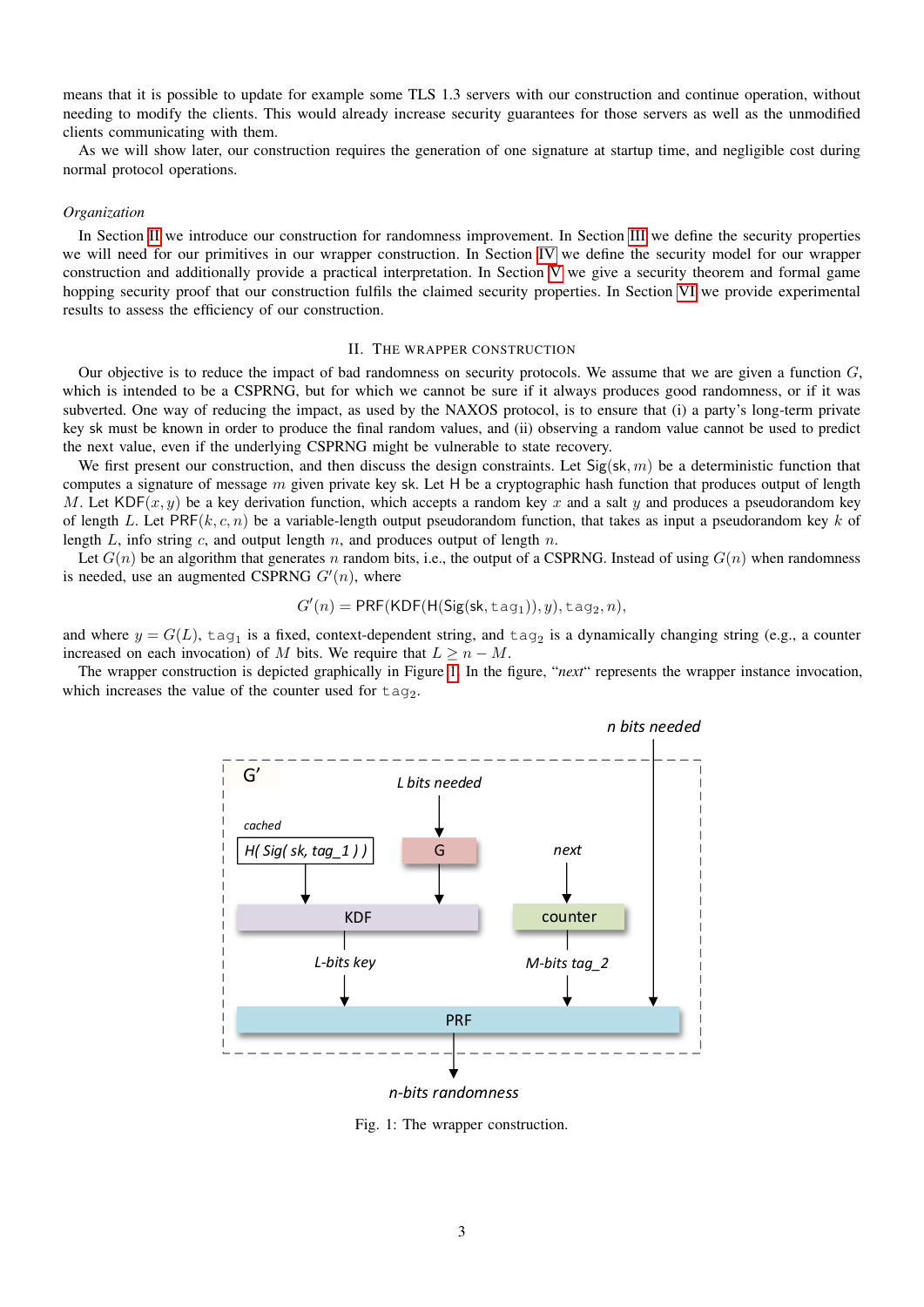# *Design choices*

We give a brief overview of the reasons that lead to the specific design of the construction.

First, our goal is to provide security guarantees for vulnerable environments that are compatible with existing deployments. This leads to two requirements: (i) for compatibility and practical deployment, we would like to re-use existing long-term keys, and (ii) in vulnerable environments, long-term keys are likely to reside in trusted hardware. These requirements are typically incompatible with the NAXOS design, both for cryptographic separation as well as the limitations of trusted hardware APIs. We therefore need to be able to use sk in some trusted hardware, which implies that we need to choose an operation and some data for this operation. In the vast majority of real-world systems, private keys are allowed to be used for digital signatures by the APIs of trusted hardware. Our wrapper therefore assumes from the context that there exists a signature key sk that can be used by the wrapper for signing.

Since signature operation is computationally expensive, we design our wrapper to avoid producing a signature per randomness request. To prevent collisions of wrapper outputs it is highly desirable to bind all information connected to the instance of the CSPRNG together as early as possible, i.e. right when using the key. For this reason, we sign a specific tag  $\text{tag } t_{a}$ , which is a constant string bound to a specific device and protocol, incorporating all available information specific to the process and having the format that is not supported (or explicitly forbidden) by other applications using sk. Therefore, we have a signature over a unique-per-instance data, that can be used multiple times for all requests to the instance of the wrapper.

We require Sig to be a deterministic signature function or to use an independent entropy source, since broken randomness used in a randomized signature scheme can lead to the total compromise of the private key. This is explicitly something we need to avoid (property three). We also hash the signature output to have additional protection for the signature itself, and thus the private key sk. Another advantage of hashing is that there is no guarantee that the signature is uniformly distributed across the range of Sig. Moreover, after hashing we can obtain a shorter intermediate value, which is good for overall performance. Crucially, this value can be cached, since it remains the same for all requests to one wrapper instance. This is an important design choice that ensures our construction is sufficiently efficient.

Now we need to mix the obtained value of  $H(Sig(sk, tag_1))$  together with the initial output of the CSPRNG and provide the first and the second declared security properties: if either CSPRNG works fine or sk remains secret, then the output of the wrapper must be good. To achieve this, we first "extract" an intermediate pseudorandom key (PRK) from the values of  $H(Sig(sk, tag_1))$  and  $y$  – the two values that are normally assumed to be secret – using a KDF function. The output is then provided as the input to a PRF function, together with the original (potentially unreliable) randomness and a unique (non-secret) value  $\text{tag}_2$ , which changes upon each invocation of the wrapper.

There are many choices for instantiating the KDF and PRF functions in our construction. One reasonable choice is to rely on a well-studied construction such as HKDF [\[14\]](#page-10-15), [\[16\]](#page-10-16), by using HKDF-Extract as the KDF function and HKDF-Expand as the PRF function. HKDF is standardised [\[14\]](#page-10-15), well studied, and likely to already be implemented in many of the potential deployment environments, thereby reducing the amount of additional code needed.

Implementing  $\text{tag}_2$  as a counter in the construction has the additional benefit of producing unique numbers, even if the source randomness becomes constant (e.g., always zero). It additionally yields a larger output range even if the range of the original randomness is too small, e.g., as happened in the Debian RNG case [\[24\]](#page-11-0), [\[2\]](#page-10-0). This design aspect is inspired by the observations and constructions from [\[10\]](#page-10-17).

#### III. BASE SECURITY DEFINITIONS

<span id="page-3-0"></span>We define the security properties we need of our primitives for our construction to be proven secure in our security model. We address the key derivation, the pseudorandom function, and the signature scheme in turn below.

#### *A. Key derivation function*

A key derivation function is an algorithm KDF that implements a deterministic function  $k = KDF(x, y)$ , taking as input some bit strings x and y, and returning a key  $k \in \{0,1\}^L$ . We require that KDF fulfills the following two security properties.

1) KDF security. Intuitively, this property means computational indistinguishability of the KDF(x,  $\cdot$ ) function for x chosen uniformly at random from an ideal random function  $\rho(\cdot)$ . Namely, it is the standard PRF security property. Let  $\epsilon_{KDF}$  denote the probability that any probabilistic polynomial time adversary is able to distinguish between these distributions.

2) Uniformness preserving. We require the KDF algorithm to fulfill the uniformness preserving of the output for  $y \leftarrow s \{0, 1\}^L$ chosen uniformly at random and x chosen arbitrarily. We define a security game between an adversary  $A$  and a challenger as follows.

- 1) The adversary makes a query x. The challenger uniformly randomly samples a secret value  $y \leftarrow s \{0, 1\}^L$ . The challenger computes  $k_0 := \text{KDF}(x, y)$  and samples  $k_1 \leftarrow s \{0, 1\}^L$  uniformly randomly. The challenger then flips a coin  $b \leftarrow s \{0, 1\}$ and responds with  $k_b$ .
- 2) The adversary then outputs a guess  $b'$  for b and wins the game if  $b = b'$  and loses otherwise.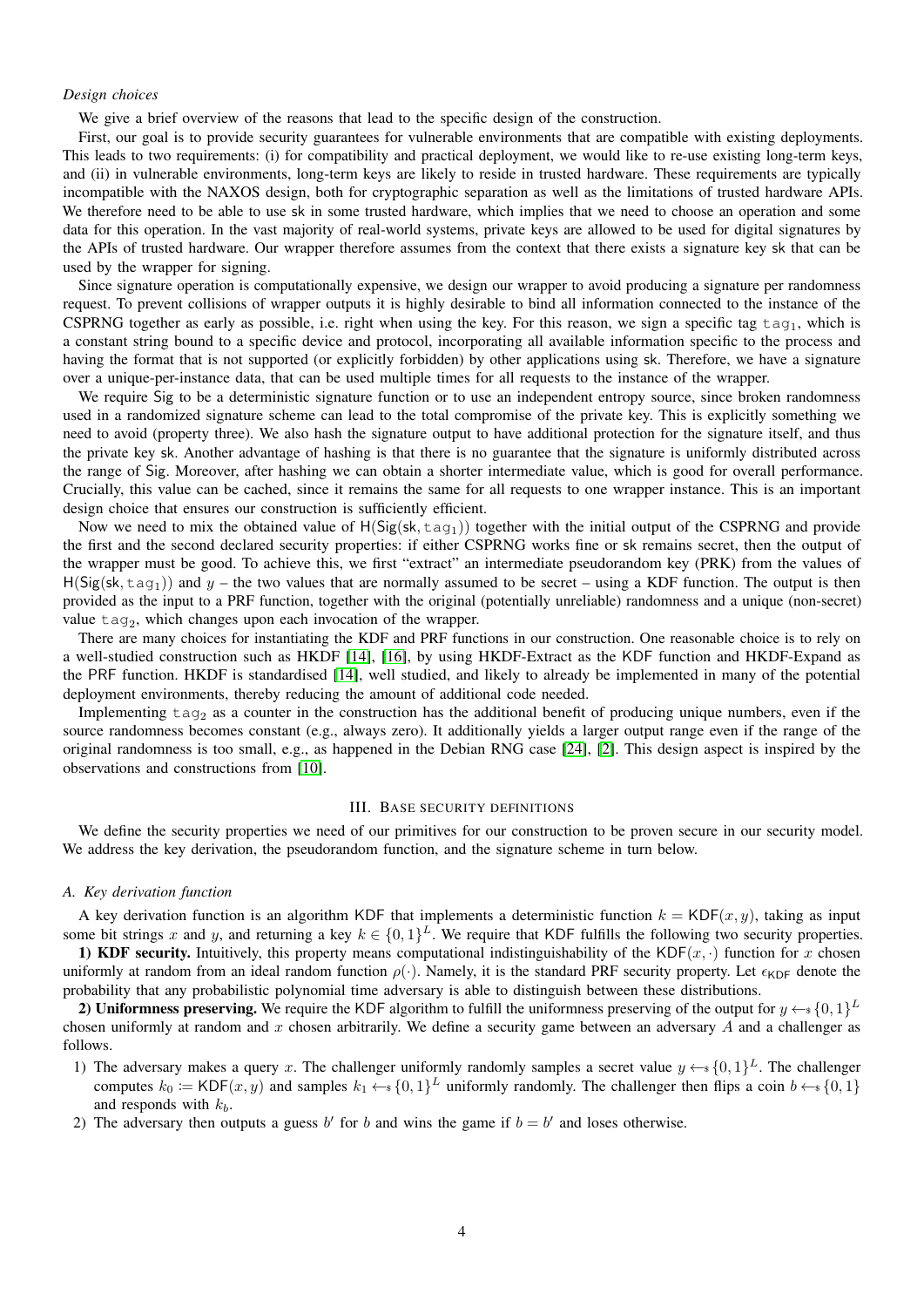Let  $\epsilon_{\text{TP}}$  denote the probability that any probabilistic polynomial time adversary is able to win the considered above game. In other words, for any probabilistic polynomial time algorithm A

$$
\left|\Pr(b=b')-\frac{1}{2}\right|\leq \epsilon_{\text{UP}}.
$$

The KDF algorithm is said to be UP-secure if  $\epsilon_{\text{UP}}$  is negligible in security parameter.

*a) HKDF-extract.:* In our concrete construction, we instantiate KDF with HKDF-extract [\[17\]](#page-10-18), which is literally the HMAC function.

The first KDF property is believed due to the prf-security of the HMAC construction (see [\[4\]](#page-10-19) for details). Moreover, for the wrapper the length of the HMAC key  $x = H(Sig(s k, tag_1))$  is equal to the hash output length that satisfies recommendations.

Consider the uniformness preserving property for the HKDF-extract function based on a hash function H with good combinatorial properties. In particular, for this function the following balance property holds:

$$
\Pr_{y \leftrightarrow \{0,1\}^L}[\mathsf{H}(x||y) = k] = \frac{1}{2^L}, \ \forall \ k \in \{0,1\}^L, \ x \in \{0,1\}^*.
$$

It easy to see that for HKDF-extract, which is defined as  $HMAC(x, y) = H(x_{opad}||H(x_{ipad}||y))$ , the same property holds. Thus, it is reasonable to assume the uniformness preserving property holds. The same can be shown for the reverse order of arguments.

# *B. Variable-length output pseudorandom function*

A variable-length output pseudorandom function is an algorithm PRF that implements a deterministic function  $z = PRF(k, c, n)$ . taking as input a key  $k \in \{0,1\}^L$ , some bit string c, an integer n, and returning a string  $z \in \{0,1\}^n$ . We assume that the maximum permitted size  $n$  is polynomial.

We define a security game (for multi-user setting) between an adversary A and a challenger as follows.

- 1) The challenger uniformly randomly samples q (polynomial) secret keys  $k_1, \ldots, k_q \in \{0,1\}^L$  independently from each other.
- 2) The adversary is allowed to query the challenger with adaptively chosen values  $(i, c, n)$ ,  $i \in [1, \ldots, q]$ . The challenger replies with  $\textsf{PRF}(k_i, c, n)$ .
- 3) Eventually the adversary queries a special symbol T to indicate the so-called test query with value  $(i, c, n)$  where  $(i, c, \cdot)$ was not queried before. At this point, the challenger computes  $z_0 := \text{PRF}(k_i, c, n)$  and samples  $z_1$  uniformly randomly from  $\{0,1\}^{8n}$ . The challenger then flips a coin  $b \leftarrow s \{0,1\}$  and responds with  $z_b$ .
- 4) The adversary is allowed to keep making queries. Note that after the test query the adversary is not allowed to query  $(i, c, \cdot).$
- 5) The adversary then outputs a guess b' for b and wins the game if  $b = b'$  and loses otherwise.

Let  $\epsilon_{\text{mu-PRF}}$  denote the probability that any probabilistic polynomial time adversary is able to win the considered above game. In other words, for any probabilistic polynomial time algorithm A

$$
\left|\Pr(b=b')-\frac{1}{2}\right|\leq \epsilon_{\text{mu-PRF}}.
$$

The PRF algorithm is said to be  $mu-PRF$ -secure if  $\epsilon_{mu-PRF}$  is negligible in security parameter.

# *C. Hash function and signature scheme*

A signature scheme is a triple (KGen, Sig, Vf). KGen is a probabilistic algorithm which takes as input the security parameter  $1^\alpha$  and outputs a public signature verification key pk and secret signing key sk. Sig is a signing algorithm which generates a signature  $\sigma$  for message m using secret key sk. In this work we consider only deterministic Sig algorithms. Vf is a deterministic signature verification algorithm which, given input (pk,  $\sigma$ , m), outputs 1 if  $\sigma$  is a valid signature of m under key pk, and 0 otherwise. It is required that for every k, every (sk, pk) output by KGen( $1^{\alpha}$ ), and every message m, it holds that

$$
\mathsf{Vf}(m,\mathsf{Sig}(\mathsf{sk},m))=1
$$

In our construction, we will not want to use the long-term key sk directly. We instead use the hash of a signature of  $\text{tag}_1$ , signed with sk. For our security proof, we require that the combined hash function and signature scheme fulfill the following security property.

*Definition 3.1 (*Sig, H*-secure):* Consider the following game between a challenger and a polynomial time adversary A:

- 1) The challenger generates a public/private key pair (pk,sk) using KGen and gives the adversary the public key pk.
- 2) The adversary is allowed to adaptively query chosen messages  $m$  to the challenger. The challenger responds to each query with  $\sigma = \text{Sig}(\textsf{sk}, m)$ .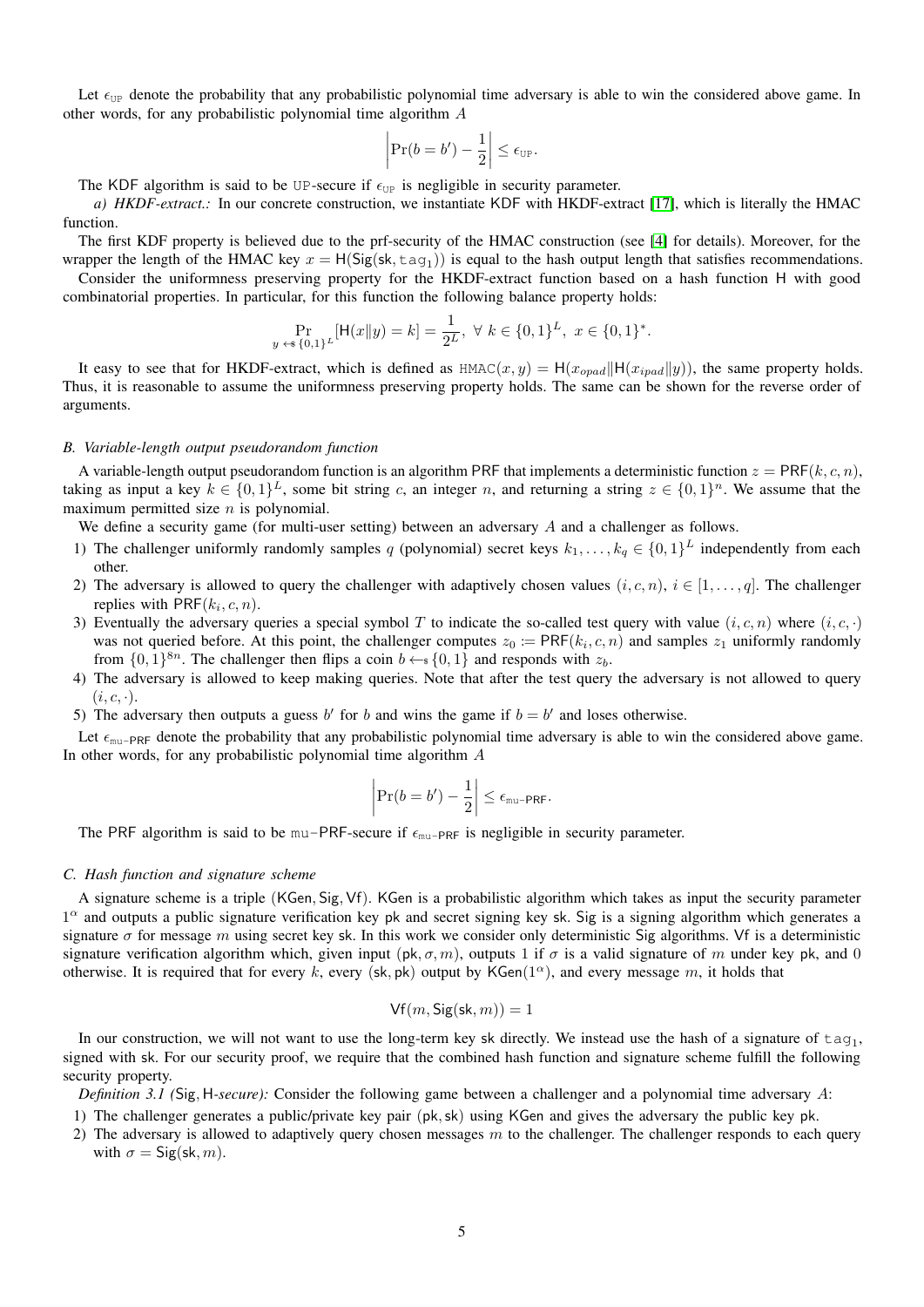- 3) When the adversary decides to, it outputs a so-called test query  $m^*$  that was not queried before. At this point, the challenger flips an unbiased coin  $b \leftarrow s \{0, 1\}$ . If heads, it returns with  $H(Sig(sk, m^*))$ . If tails, it responds with a uniformly random string of the same length.
- 4) The adversary is allowed to keep asking for signatures with messages  $m \neq m^*$ , but eventually it must output a guess b' for the coin flip  $b$ , at which point the game ends. The adversary wins if it guesses the coin flip correctly and loses otherwise. Let  $\epsilon_{\text{Si}_g}$  denote the probability that any probabilistic polynomial time adversary is able to win the considered above game.

In other words, for any probabilistic polynomial time algorithm A

$$
\left|\Pr(b=b')-\frac{1}{2}\right|\leq \epsilon_{\mathsf{Sig},\mathsf{H}}.
$$

The (Sig, H) composition is said to be Sig, H-secure if  $\epsilon_{\text{Sig,H}}$  is negligible in the security parameter.

This security property can be instantiated with routine cryptographic assumptions such as a hash function modelled as a random oracle and an existentially unforgeable signature scheme.

#### IV. SECURITY MODEL

<span id="page-5-0"></span>In this section we define the security property that we expect from our wrapper in terms of a game between a challenger and an adversary. Intuitively, we aim to prove that the wrapper does not degrade security and offers additional security in cases where the current randomness is unreliable.

Let  $\mathcal{T}_1$  denote the set of possible values for  $\text{tag}_1$ , and  $\mathcal{T}_2$  the set of possible values for the dynamic tag  $\text{tag}_2$ .

We run a Wrapper game between the challenger and the adversary as follows. At the beginning of the game, the challenger uniformly randomly chooses a secret key sk and returns a public key pk to the adversary. After receiving the public key, the adversary chooses a set  $T \subseteq \mathcal{T}_1$  consisting of l pairwise different values  $t_1, \ldots, t_l$  and sends it to the challenger. We assume that the size  $l$  of the set  $T$  is polynomial. The adversary is allowed to make the following queries to the challenger.

- The adversary can make output queries of two types:
	- tag<sub>1</sub>, tag<sub>2</sub>, n (in this case the challenger chooses the  $y \leftarrow s \{0, 1\}^L$  value uniformly randomly by itself);
	- tag<sub>1</sub>, tag<sub>2</sub>, y, n (in this case the  $y \in \{0,1\}^L$  value is chosen by the adversary).

Note that the adversary is allowed to make queries where  $\text{tag}_1 \in T$ . We also assume that the adversary does not make trivial output queries containing the same tuple  $(\text{tag}_1, \text{tag}_2, y)$ .

The challenger produces

$$
\mathsf{PRF}(\mathsf{KDF}(\mathsf{H}(\mathsf{Sig}(\mathsf{sk},\textsf{tag}_1)),y),\textsf{tag}_2,n)
$$

and returns this value as a response to the corresponding output query.

The challenger indexes queries and locally saves the corresponding inputs to the wrapper for each query, i.e. the challenger saves records of the form  $(i, \text{tag}_1^i, \text{tag}_2^i, y_i)$ . We assume that  $i \leq q$  for some q that is also polynomial.

- The adversary can make  $\sin \theta$  queries for signatures with sk of messages m. The challenger produces and returns the value  $Sig(sk, m)$ .
- The adversary can make a corrupt query for sk at any time. The challenger responds to this query with sk.
- The adversary is also allowed to make reveal queries for the  $y_i$  value used in the *i*th output query at any time (the adversary makes the query with the index of the target output query). The challenger must respond with the  $y_i$  value used in generating the response to the ith output query.
- At some point in time, the adversary must make a so-called test output query. This is the same as a normal non-trivial output query except the challenger flips an unbiased coin and either responds with the genuine output using the wrapper, or a uniformly randomly chosen string of the same length.
- The adversary is allowed to query for the  $y$  used in the test if it wants to, as well as to continue making other queries. The adversary may also query for the sk value or for the signature of  $\text{tag}_1$  if it has not already done so. However, the test output query must remain fresh at all times during the game.

**Freshness:** We say that the *i*th output query is "fresh" if one of the values  $y_i$  or  $Sig(sk, tag_1)$  remains secret. That is, if one of the following conditions is satisfied:

- The adversary has not made the corrupt query or the sign query for  $m = \text{tag}_1^i$ .
- The adversary has not made the reveal query for  $y_i$ .
- At some point in time after the test query, the adversary must output a single bit as a guess. The adversary wins the game if it is able to guess the coin flip with non-negligible advantage over  $\frac{1}{2}$ .

The above security model is also presented in pseudocode in Figure [2.](#page-6-0)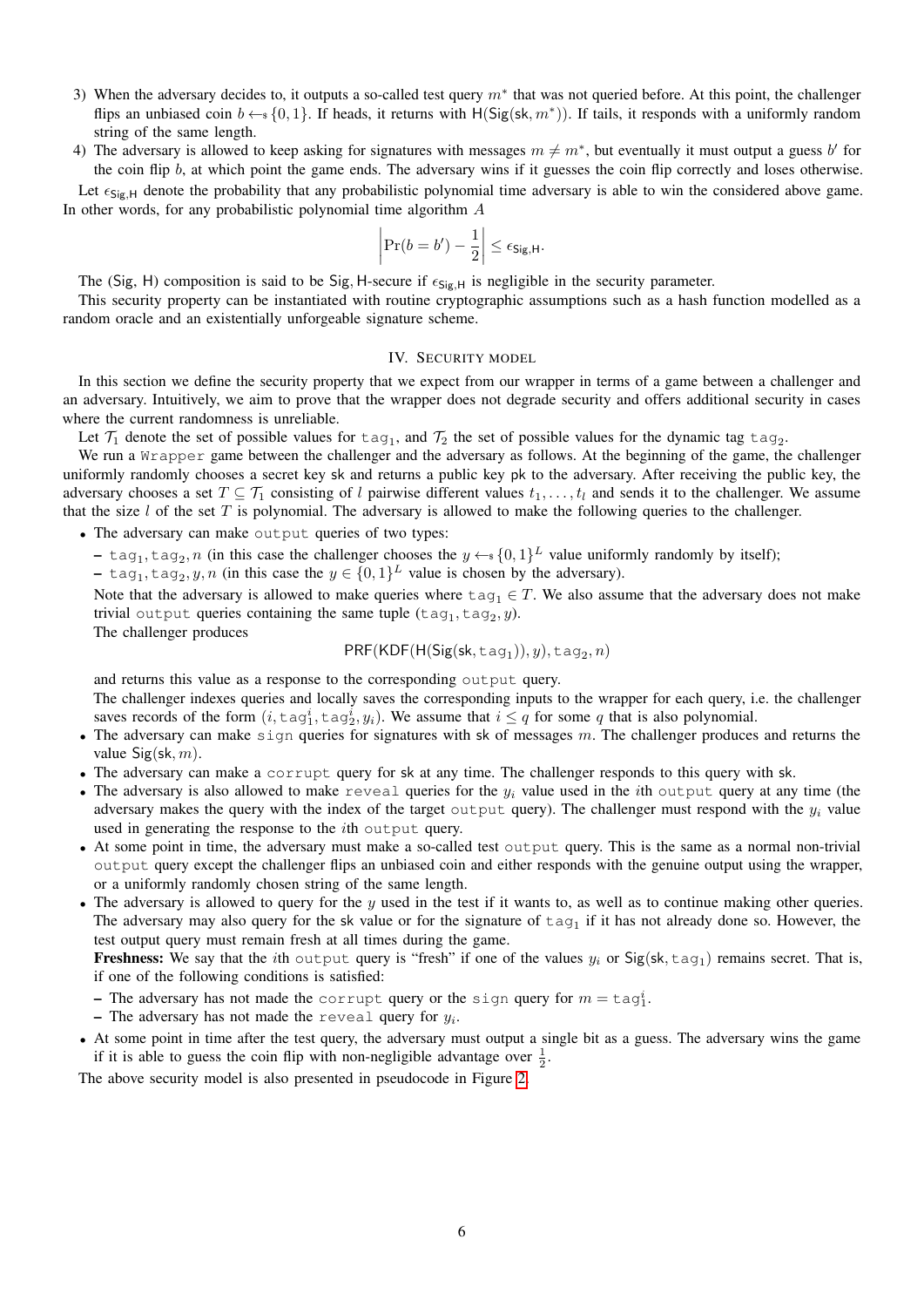<span id="page-6-0"></span>

| $\mathsf{Exp}_{G'}^{\mathsf{Wrapper}}(\mathcal{A}):$                     |                                    | Output(tag <sub>1</sub> , tag <sub>2</sub> , $y = \varepsilon$ , n, test), tag <sub>1</sub> $\in$ T : |  |  |
|--------------------------------------------------------------------------|------------------------------------|-------------------------------------------------------------------------------------------------------|--|--|
| $b \leftarrow s \{0, 1\}$                                                |                                    | $seq \leftarrow seq + 1$                                                                              |  |  |
| $(\mathsf{pk}, \mathsf{sk}) \leftarrow \mathsf{sKGen}(1^\alpha)$         |                                    | if $y = \varepsilon$ then                                                                             |  |  |
| $(T, state) \leftarrow \{A(\mathsf{pk}, \mathtt{init})$                  |                                    | $y \leftarrow s \{0, 1\}^L$                                                                           |  |  |
| $seq \leftarrow 0$ , tested $\leftarrow 0$                               |                                    | else                                                                                                  |  |  |
| $Chosen \leftarrow \emptyset$ , Signed $\leftarrow \emptyset$            |                                    | $Chosen \leftarrow Chosen \cup \{seq\}$                                                               |  |  |
| $Y \leftarrow [$                                                         |                                    | $k \leftarrow \text{KDF}(\mathsf{H}(\mathsf{Sig}(\mathsf{sk},\mathsf{tag}_1)), y)$                    |  |  |
| <i>corrupted</i> $\leftarrow$ false                                      |                                    | $out \leftarrow \text{PRF}(k, \texttt{tag}_2, n)$                                                     |  |  |
| revealed $\leftarrow$ false                                              |                                    | $Y[seq] \leftarrow y$                                                                                 |  |  |
| $\mathit{fresh} \leftarrow \textsf{true}$                                |                                    | <i>l</i> One time test query                                                                          |  |  |
|                                                                          |                                    | if $test = true$ then                                                                                 |  |  |
| <b>/</b> Running the adversary $\mathcal A$                              |                                    | tested $\leftarrow$ seq                                                                               |  |  |
| Output, Reveal,<br>$b' \leftarrow \mathcal{A}$ Sign, Corrupt (pk, state) |                                    | if $b=0$ then<br>$out \leftarrow s \{0,1\}^n$                                                         |  |  |
|                                                                          |                                    | return out                                                                                            |  |  |
| if $((tested \in Chosen) \vee revealed = true) \wedge$                   |                                    |                                                                                                       |  |  |
| $((tag_1 \in Signed) \vee corrupted = true)$                             |                                    |                                                                                                       |  |  |
| then                                                                     |                                    |                                                                                                       |  |  |
| ${\it fresh} \leftarrow {\sf false}$                                     |                                    |                                                                                                       |  |  |
|                                                                          |                                    |                                                                                                       |  |  |
| return $b = b' \wedge \text{ fresh} = \text{true}$                       |                                    |                                                                                                       |  |  |
| Reveal $(i)$ , $0 < i \leqslant seq$ :                                   | $Corrupt()$ :                      | $Sign(m)$ :                                                                                           |  |  |
| if $i = tested$ then                                                     | <i>corrupted</i> $\leftarrow$ true | $Signal \leftarrow Signal \cup \{m\}$                                                                 |  |  |
| revealed $\leftarrow$ true                                               | return sk                          | return $Sig(sk, m)$                                                                                   |  |  |
| return $Y[i]$                                                            |                                    |                                                                                                       |  |  |

Fig. 2: Security experiment for adversary  $A$  against security of wrapper  $G'$ .

#### *Motivation for the security model*

In this section we provide the arguments why the proposed security model correctly captures our desired properties, as stated informally in Section [I on page 2.](#page-1-1)

Consider the second informal security property as stated in the contributions, considering the adversaries which are able to break or even to control the CSPRNG output. The proposed model captures these capabilities by allowing the adversary to make queries of two types: in the first case the CSPRNG output is chosen by the adversary and in the second one it is chosen by the challenger uniformly at random. Also the adversary is allowed to reveal the CSPRNG output used for the second type queries.

The security model and the security proof depend on the concept of "freshness", which intuitively encodes the adversary not winning the game trivially by making the obvious reveal or sign/corrupt queries (see definition of *fresh* queries). Thus, the security proof obtained in this model can be interpreted as follows. If the adversary learns only one of the signature or the usual randomness generated on one particular instance, then under the security assumptions on our primitives, the wrapper construction should output randomness that is indistinguishable from a random string. Together, these two cases cover the first and second informal properties. The third property, regarding the confidentiality of the private key, follows directly from the guarantees of the signature scheme.

Our security model also explicitly assumes that  $Sig(sk, tag_1)$  never appears externally elsewhere in the protocol so that the adversary has no hope of seeing it and using it. If this dedicated signature becomes public, security degrades to the normal case of generating pseudorandom numbers. Of course, in practice actually forcing  $Sig(sk, taq_1)$  to appear may still be difficult or impossible for an adversary. Note also that these signatures are agent-specific, which improves containment. Thus, leaking  $Sig(sk, tag_1)$  only for a specific agent, using a unique fixed string  $tag_1$ , only affects this agent, and has no consequences for other agents using the same key sk. The fact that in reality  $\text{tag}_2$  changes also helps to prevent the use of repeated random numbers when there is a poor entropy source.

The tags are assumed to be known and even to be chosen by the adversary in our security model. In practice they may not be, which only adds an extra layer of protection in practice. The only restrictions on the choice is that the tags values along with the CSPRNG output should be unique in total for the test query.

Note that the model also restricts the size of the set  $T$  containing the possible values of  $\text{tag}_1$  for the security proof. In practice this restriction means that the number of agents using the same secret key sk must be negligible in the security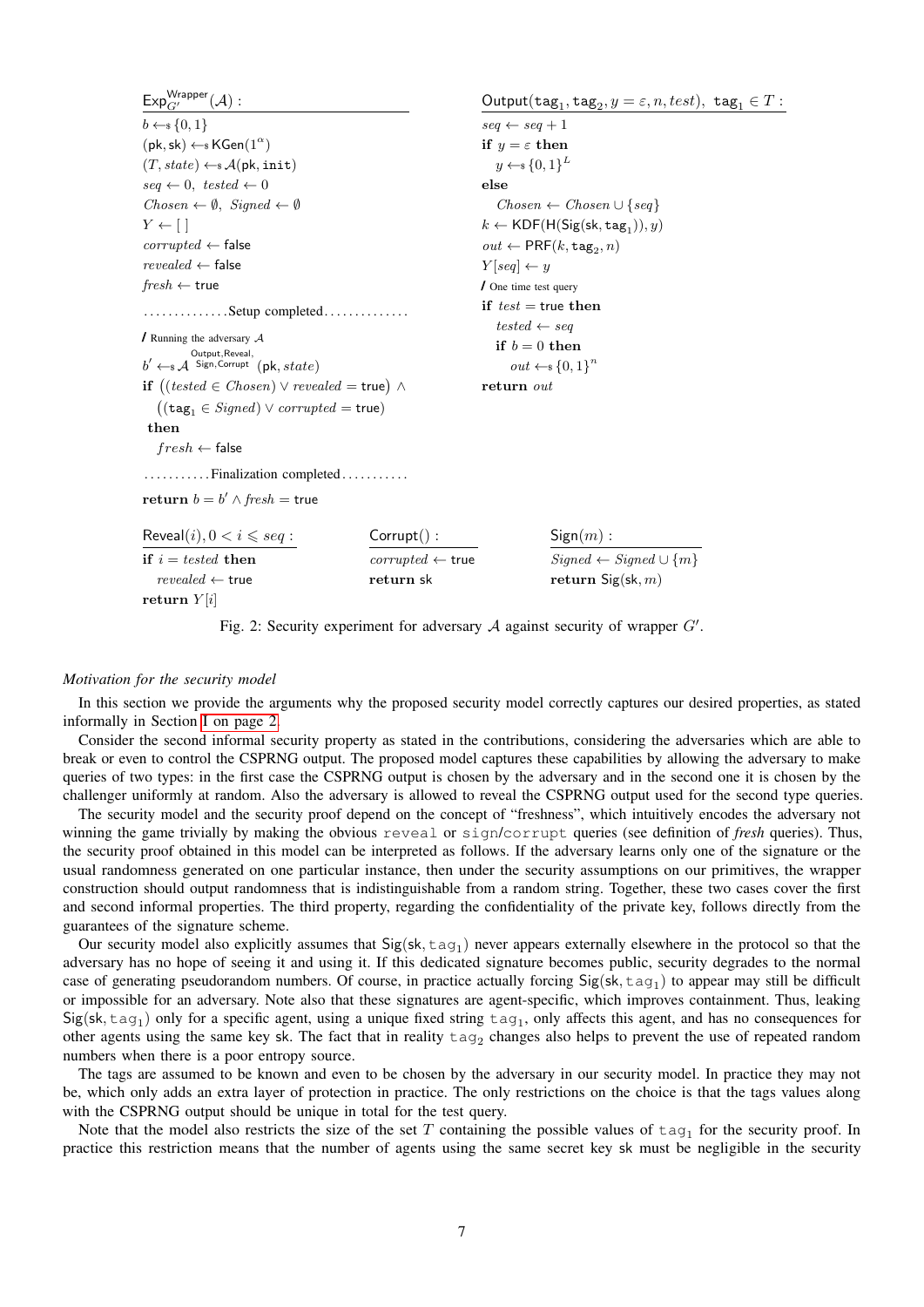parameter, and that the set of  $\text{tag}_1$ , intended to be used during the long-term key life, should be fixed at the system initialization stage. Obviously, both can be easily achieved in reality.

#### V. PROOF OF SECURITY

<span id="page-7-0"></span>*Theorem 5.1:* Let PRF be a Variable-length output pseudorandom function, and let KDF be a key derivation function that is KDF secure and uniformness preserving. Let Sig be a deterministic signature and H a hash function that together are Sig, H-secure. Then, any probabilistic polynomial time adversary has only negligible advantage in winning the security game described in Section [IV.](#page-5-0)

*Proof 5.2:* We prove the theorem a game hopping proof: Starting from the base challenge game, we apply small variations that yield negligible advantage (based on our primitive security assumptions) and ultimately bound to a probability negligible in the security parameter.

Let Game 0 denote the original security game as defined in our security model definition. Let  $S_i$  denote the event of the adversary winning Game j. Our goal in this proof is to bound  $Pr(S_0)$  to show that it is only at most negligibly above  $\frac{1}{2}$ . Although the security argument is very intuitive ("the adversary must surely need both  $y$  and sk to guess the secret") we will formally prove it in a game hopping proof.

At some point in time, the adversary must issue a test query. Let  $\text{tag}_1^i$ ,  $\text{tag}_2^i$ ,  $y_i$  denote the values used by the challenger for this query. We prove this theorem in a case partition on whether the adversary has revealed  $Sig(sk, tag_1^i)$  or  $y_i$  (if the adversary has queried for neither, then it is clearly in an even worse position to win the game). We now proceed with our case partition.

*Case 1: The adversary has revealed*  $y_i$  *or has chosen*  $y_i$  *by itself.*: In this case, the adversary is not allowed to query for sk or for the signature of  $\text{tag}^i_1$ , otherwise the test output query would not be fresh.

**Game 1.** Let Game 1 be identical to Game 0 except the challenger guesses in advance an integer  $j \in [1, \ldots, l]$  and aborts (and the adversary loses) unless  $\text{tag}_1^i = t_j$ . This is a large failure event game hop and it is easy to see that

$$
\Pr(S_0) \le l \Pr(S_1)
$$

**Game 2.** Define Game 2 to be identical to Game 1 except  $H(Sig(s_k, \text{tag}_1^i))$  is replaced with a value  $x_i$  sampled uniformly at random for each output query with  $\texttt{tag}_1 = \texttt{tag}_1^i$ . Here we claim that

$$
\Pr(S_1) \le \Pr(S_2) + \epsilon_{\mathsf{H},\mathsf{Sig}}
$$

In particular, no probabilistic polynomial time distinguisher algorithm can distinguish between Game 1 and Game 2, since this would imply a way to beat the hash-signature game with better than  $\epsilon_{H, Sig}$  advantage. Precisely, an adversary in the hash-signature game could beat it with better than  $\epsilon_{H,Sig}$  advantage as follows.

It acts as a challenger in the hybrid game and inserts the value of pk from the hash-signature game. As an adversary in the hash-signature game, it inserts the known  $\text{tag}_1$  value from the previous game and asks a test query straight away, receiving either  $H(Sig(sk, tag_1^i))$  or a uniformly randomly chosen value  $x_i$  as per the rules of the hash-signature game. It inserts this value as the value for  $H(Sig(sk, tag_1^i))$  in the hybrid game. Based on Game 1, the adversary knows where to make this swap in the game. The output queries with  $\text{tag}_1 \neq t_j$  are processed by the adversary using queries for signatures to its challenger. The adversary can now simulate output and test queries as normal using this value. The adversary does not have to worry about simulating a corrupt query because we are in case 1. Finally, it can simulate signature queries by merely forwarding them along to the hash-signature game. This perfectly simulates the hybrid game: it is identical to Game 1 if the test returns  $H(Sig(sk, tag_1^i))$ , and it is identical to Game 2 if it returns a uniformly randomly chosen value  $x_i$ . The adversary follows the coin flip choice in the simulated hybrid game as its guess for the hash-signature game. By assumption of the hardness of the hash-signature game, the adversary can only win with at most advantage  $\epsilon_{H,Sig}$ . Therefore, the difference in advantages of adversaries across Game 1 and Game 2 can also only be separated by at most  $\epsilon_{H, S_i g}$ . This completes the proof of the above claim.

**Game 3.** Define Game 3 to be identical to Game 2 except KDF $(x_i, \cdot)$  is replaced with an ideal random function  $\rho(\cdot)$  for output query with  $\text{tag}_1 = t_i$ . We claim that

$$
\Pr(S_2) \le \Pr(S_3) + \epsilon_{\text{KDF}}.
$$

Here we present the simulation argument for the KDF game. Because of Game 1, the adversary knows where to make this swap in the game precisely for output queries with  $\text{tag}_1 = t_j$ . The KDF adversary makes queries  $y$  to compute KDF $(x_i, y)$ for required y for the key  $x_i$  chosen by the challenger uniformly at random. If the adversary has made the  $(\text{tag}_1, \text{tag}_2, n)$ query (without  $y$ ), then the KDF adversary chooses y value uniformly randomly by itself and locally saves it. Note that it can answer the reveal query in this case. All other queries are simulated in the normal way. This perfectly simulates the hybrid game: it is literally Game 2 if the KDF challenger provides outputs of the KDF function, and it is literally Game 3 if the challenger provides outputs of the ideal random function  $\rho$ . The adversary follows the coin flip choice in the simulated hybrid game as its guess for the KDF game. By assumption of the hardness of the KDF game, all adversaries can only win with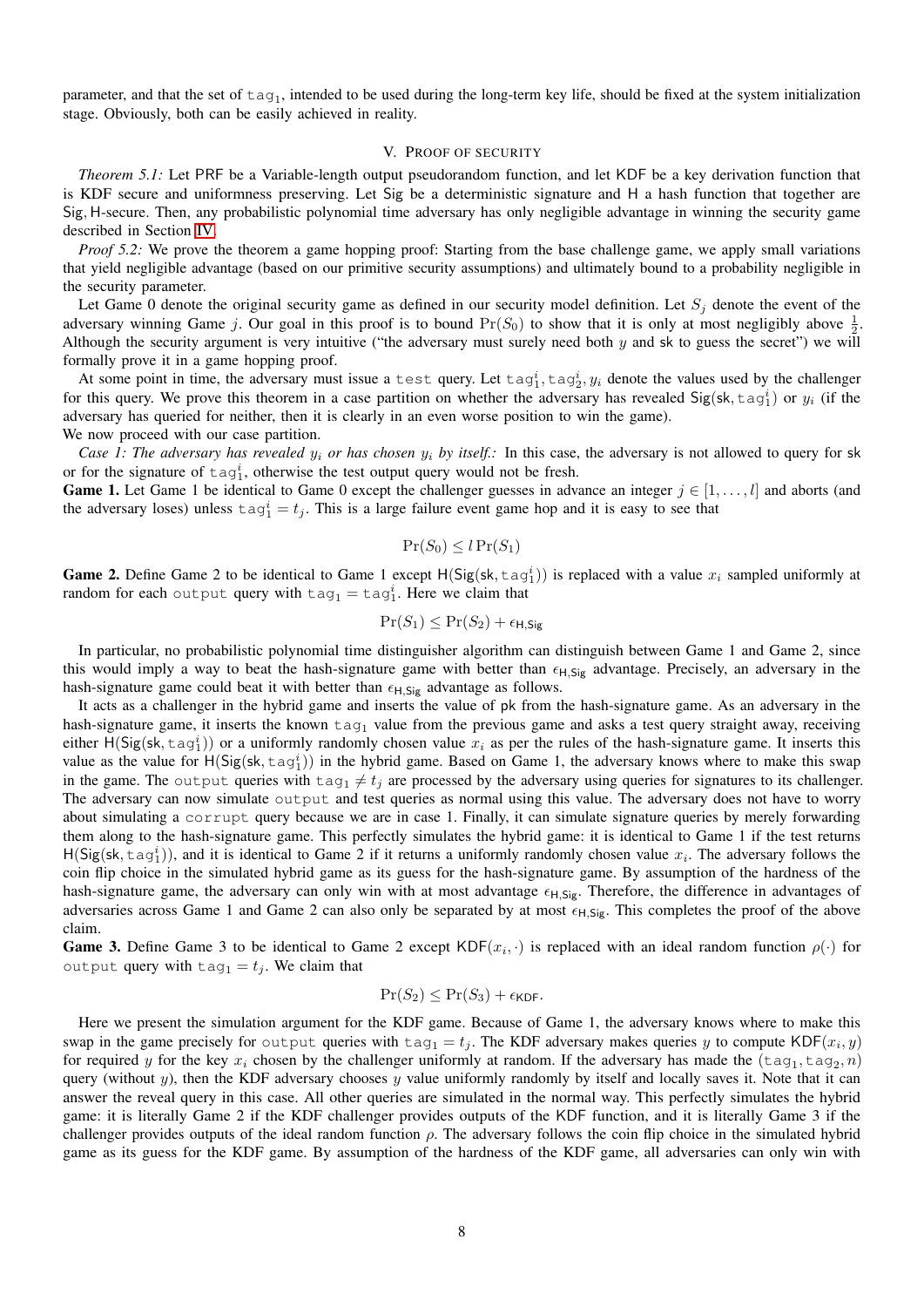at most advantage  $\epsilon_{KDF}$ . Therefore, the difference in advantages of adversaries across Game 2 and Game 3 can also only be separated by at most  $\epsilon_{\text{KDF}}$ . Thus the claim above is proven.

Game 4. Define Game 4 to be identical to Game 3 except the response to the test output query is replaced with a value chosen uniformly randomly.

Here we claim that

$$
\Pr(S_3) \leq \Pr(S_4) + \epsilon_{\text{mu-PRF}}.
$$

Here we present the simulation argument for the multi-user PRF game with at most q keys where q is the number of output queries. Because of Game 1, the PRF adversary knows what output queries should be processed with the usage of its challenger. The output queries with  $\text{tag}_1 = t_j$  and different y are processed with the different keys by asking the mu-PRF challenger with the suitable indexes in queries. Since the test query should be non-trivial,  $y_i$  or  $\text{tag}_2^i$  should be new (we neglect the probability that for the output query of the type  $(\text{tag}_1, \text{tag}_2, n)$  the  $y_i$  value chosen by the challenger itself collides with the previous values). Therefore, the mu-PRF adversary can use its test query to swap the PRF( $\rho(y_i)$ ,  $\text{tag}_2^i$ ,  $n$ ) with the value obtained as a response on the test query in the mu-PRF game. All other queries are simulated in the normal way. This perfectly simulates the hybrid game. Therefore, the difference in advantages of adversaries across Game 2 and Game 3 can also only be separated by at most  $\epsilon_{\text{PRF}}$ . Thus the claim above is proven.

It is clearly impossible for the adversary to have any advantage in guessing the secret bit in Game 4 (in either case, the wrapper generates a uniformly randomly chosen string). As such,  $Pr(S_4) = \frac{1}{2}$ . Thus in this case  $Pr(S_0) \leq \frac{1}{2} + l(\epsilon_{(H, \text{Sig})} + \epsilon_{KDF} + \epsilon_{\text{mu-PRF}})$ which is negligibly close to  $\frac{1}{2}$ .

*Case 2: The adversary has revealed* sk *or* Sig(sk,  $\text{tag}^i$ ).: In this case, the adversary is not allowed to reveal  $y_i$  or to choose  $y_i$  by itself, otherwise the test output query would not be fresh. Thus,  $y_i \in \{0,1\}^L$  is chosen uniformly randomly by the challenger and is used only for the test output query.

Game 1. This game is identical to Game 0 except  $\mathsf{KDF}(\mathsf{H}(\mathsf{Sig}(\mathsf{sk},\textsf{tag}_1^i)), y_i)$  for test output query is replaced with a value k sampled uniformly at random.

We claim that

$$
\Pr(S_0) \le \Pr(S_1) + \epsilon_{\text{UP}}
$$

In the simulation the UP adversary for KDF chooses private key sk by itself and simulates all queries except for the test output query in the normal way. To simulate the test output query  $(\text{tag}_1^i, \text{tag}_2^i, n)$  the UP adversary makes a query with  $H(Sig (sk, tag_1^i))$  to its UP challenger. The challenger chooses  $y_i \leftarrow s \{0,1\}^L$  and returns a value  $k_b$ . Then the UP adversary computes and returns the value  $\text{PRF}(k_b, \text{tag}_2^i, n)$ . This perfectly simulates the hybrid game. Therefore, the difference in advantages of adversaries across Game 0 and Game 1 can also only be separated by at most  $\epsilon_{\text{UP}}$ . Thus the claim above is proven.

Game 2. Define Game 2 to be identical to Game 1 except the response to the test output query is replaced with a value chosen uniformly randomly.

Here we claim that

$$
\Pr(S_1) \le \Pr(S_2) + \epsilon_{\text{mu-PRF}}
$$

The simulation is the same as for Game 4 from the other case but here is enough to make one test query for one key in the multi-user PRF game since the key  $k$  is used once for the test output query only.

It is clearly impossible for the adversary to have any advantage in guessing the secret bit in Game 2 (in either case, the wrapper generates a uniformly randomly chosen string). As such,  $Pr(S_2) = \frac{1}{2}$ . Thus in this case  $Pr(S_0) \le \frac{1}{2} + \epsilon_{UP} + \epsilon_{\text{mu-PRF}}$ which is negligibly close to  $\frac{1}{2}$ .

# VI. PERFORMANCE

<span id="page-8-0"></span>To evaluate the performance of our wrapper construction, we implemented the randomness wrapper in C using the BoringSSL library. We implemented the Extract and Expand routines using HKDF-Extract and HKDF-Expand, as described in [\[14\]](#page-10-15).

The computational cost of our construction comes in two parts: the first is the one-off cost of computing the hashed signature, which is the same for all invocations, and therefore can be cached. This amounts roughly to producing one signature at initialisation/startup time. For any concrete implementation this is negligible compared to other initialisation/startup operations.

The second part is the running cost, i.e., the overhead during subsequent generation of random numbers. Our experiments show that while the additional cost is significant compared to plain random number generation, it is ultimately dwarfed by the computational cost of typical protocols that would employ our construction, ultimately generating negligible overhead. We describe our experiments to support these conclusions in turn.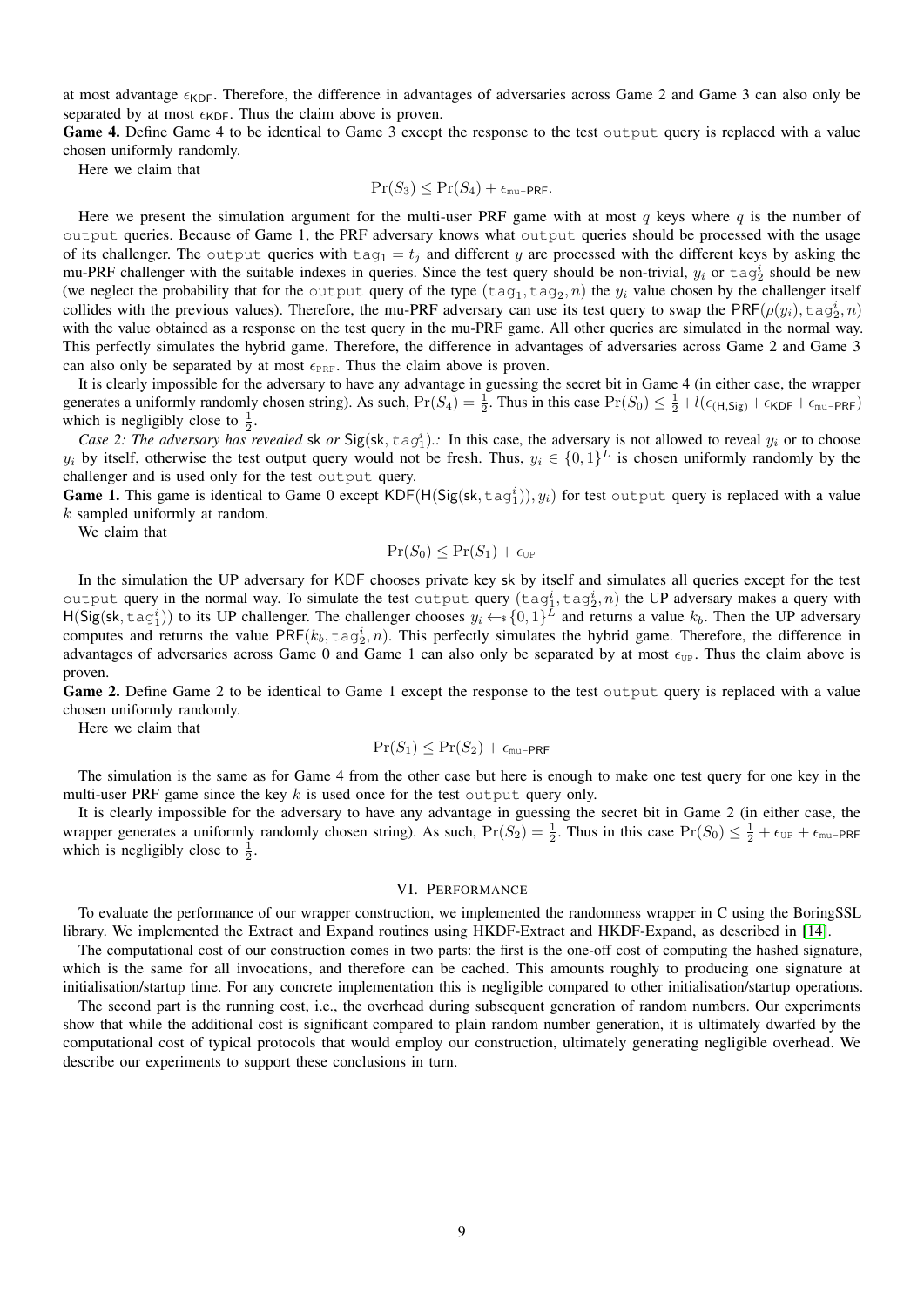# *A. Isolated wrapper overhead*

With our implementation, we then ran the following baseline and wrapper experimental algorithms detailed in Algorithm [1](#page-9-0) and [2,](#page-9-1) respectively, with configuration inputs sk,  $\text{tag}_1$ , and  $\text{tag}_2$  of 64 bits, and requested output size of  $n = 256$  bits corresponding to 32 bytes, loop timer  $T = 1E + 09$  (in nanoseconds, corresponding to 1.0s), and KDF output size of  $L = 256$ bits. The wrapper experimental algorithm computes the signature *once* and reuses it for all subsequent extractions. Now is a function that returns the current time in nanoseconds.

<span id="page-9-0"></span>Algorithm 1 Baseline Experimental Algorithm

1:  $C \leftarrow 0$ 2:  $t_{start} \leftarrow \text{Now}()$ 3:  $t_{end} \leftarrow t_{start} + T$ 4: while  $\mathsf{Now}() < t_{end}$  do 5:  $r \leftarrow G(n)$ 6:  $C \leftarrow C + 1$ 7: end while 8: return C

<span id="page-9-1"></span>Algorithm 2 Wrapper Experimental Algorithm

```
1: s \leftarrow Hash(Sign(sk, tag<sub>1</sub>))
 2: C \leftarrow 03: t_{start} \leftarrow \text{Now}()4: t_{end} \leftarrow t_{start} + T5: while \mathsf{Now}() < t_{end} do
 6: y \leftarrow G(L)7: k \leftarrow \text{Extract}(s, y)8: r \leftarrow \textsf{Expand}(k, \texttt{tag}_2, n)9: C \leftarrow C + 110: end while
11: return C
```
<span id="page-9-2"></span>When run on a Macbook Pro laptop with a 3.3 GHz Intel Core i7 CPU and 16GB of RAM, we obtain the numbers in Table [I.](#page-9-2) Thus, the wrapper is about four times slower than directly accessing the raw randomness. This is more caused by

| Algorithm |                 | Loop iterations | Throughput  |  |
|-----------|-----------------|-----------------|-------------|--|
|           | <b>Baseline</b> | 1053668         | $16.9$ MB/s |  |
|           | Wrapper         | 271000          | $4.3$ MB/s  |  |

| TABLE I: Throughput based on looping for 1.0s. |  |  |  |  |  |
|------------------------------------------------|--|--|--|--|--|
|------------------------------------------------|--|--|--|--|--|

the extreme efficiency of the raw randomness code than by the speed of Extract/Expand. However, as we show below, this is domainated by other factors in real-world protocols (or, in fact, any other cryptographic operation in general).

# *B. Wrapper overhead in the context of TLS 1.3*

<span id="page-9-3"></span>To evaluate the cost of the wrapper in a real-world context, we considered four scenarios: using TLS 1.3 server and client without wrappers, both with wrappers, and the scenarios where only one end uses the wrapper. Using the wrapper implementation in the context of the BoringSSL library, we started a local server and client and ran 10000 connections for each scenario. We averaged the times afterwards. This yields the results in Table [II.](#page-9-3)

| Config          | Client  | Server  | Average<br>time (ms) | Percent<br>difference |
|-----------------|---------|---------|----------------------|-----------------------|
| <b>Baseline</b> | raw     | raw     | 0.01459430           | 0.00                  |
| One-sided       | wrapper | raw     | 0.01470534           | 0.76                  |
| One-sided       | raw     | wrapper | 0.01473091           | 0.94                  |
| Full            | wrapper | wrapper | 0.01476728           | 1.19                  |

TABLE II: Wrapper overhead in TLS 1.3: no wrapper, one-sided wrappers, and wrappers on both sides.

The results indicate about 1% overhead in the context of TLS 1.3 connections for running the wrapper on both the client and the server.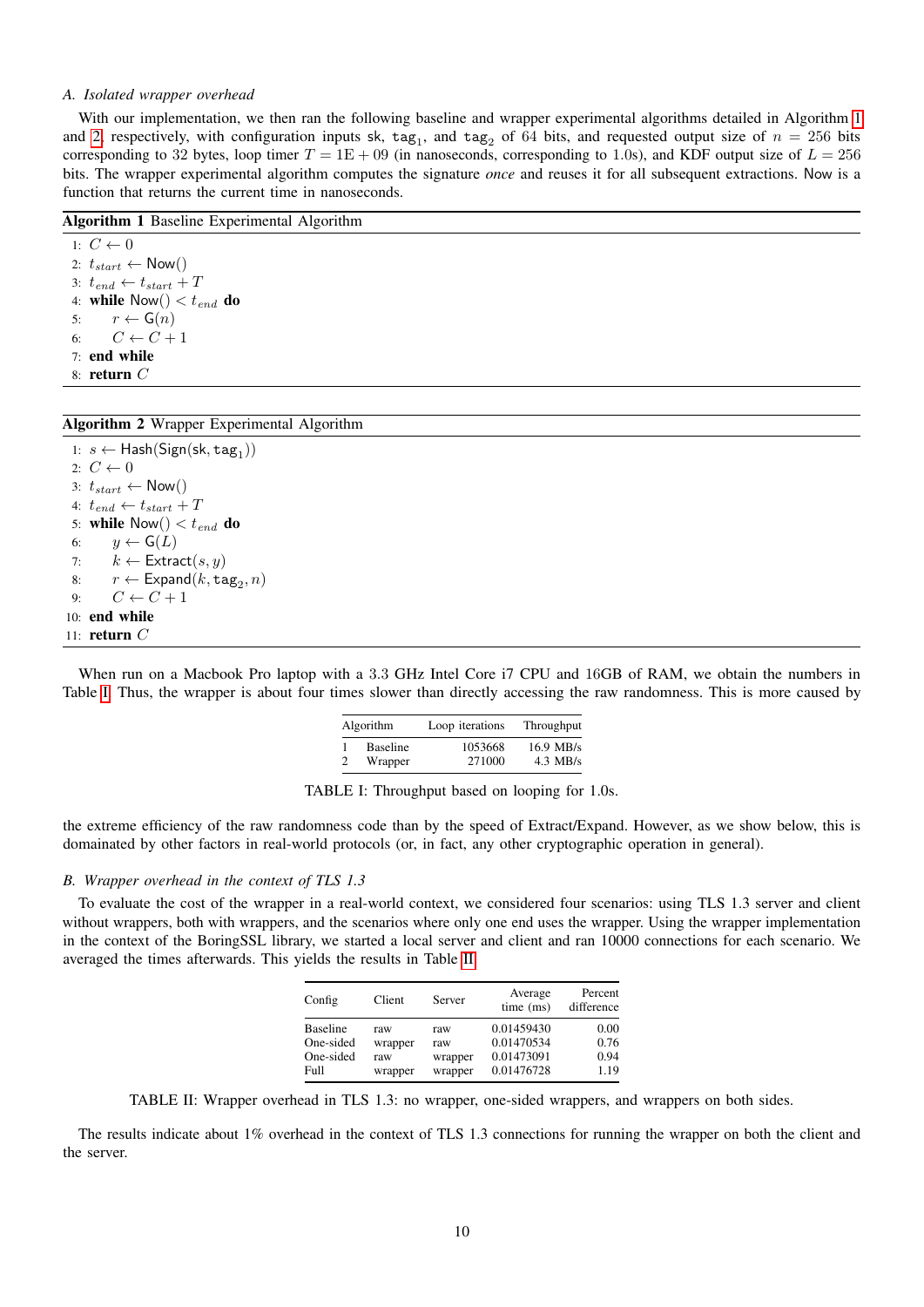# VII. CONCLUSION

In this work we provided a new wrapper construction for random number generators that strictly reduces the security impact of untrusted randomness, which is a feature that is unfortunately still lacking in many modern security protocols. Our construction provides a practical solution for this issue. It depends on the specific use of a long-term signature key, which makes it compatible with existing HSM deployments, and allows for the re-use of existing signature keys without breaking cryptographic separation. Furthermore, because our construction does not change the observable behaviour of any code that uses it, it can be deployed incrementally.

In the context of a protocol like TLS 1.3, this means our construction can be deployed on only some servers or some clients without disrupting operation, and without generating new keys, while immediately providing stronger security guarantees. This makes the construction especially useful for, e.g., servers with HSMs that get deployed in untrusted environments, such as for content delivery networks (CDNs). However, the security provided by our construction has many more obvious benefits, and would have effectively prevented the exploitation of weaknesses such as the Dual EC backdoor and the Debian random number generator vulnerability. In the former case of the Dual EC backdoor, it would have prevented reconstructing the internal state from the observable randomness; and even if it were reconstructed, an attacker would still need the signature of the targeted party. For the latter case of the Debian RNG, the pool of generated numbers was small and shared by all devices. With our wrapper, even though the space of the generated raw random numbers would be too small, the signature would have caused each device to have its own unique pool, meaning that attacks would have become device specific; and the dynamic second tag would increase the output space, thereby increasing the pool size beyond that of the flawed RNG.

We formally defined the security property provided by our construction in terms of a game between a challenger and an adversary and provided a security proof. Our analysis shows that the construction fulfills the claimed security requirements: if the adversary learns only one of the signature or the usual randomness generated on one particular instance, then under the security assumptions on the used primitives, the wrapper construction should output randomness that is indistinguishable from a random string.

Our proof-of-concept implementation shows that the wrapper is feasible and that the computational overhead is negligible with respect to the other operations of a real-world security protocol such as TLS 1.3. Thus, we showed that our construction improves the generation of pseudorandom numbers and provides concrete security guarantees for a generic class of protocols at negligible cost to efficiency.

#### Acknowledgments The authors would like to thank Christopher Wood for providing implementation experiments.

#### **REFERENCES**

- <span id="page-10-6"></span>[1] RDRAND on AMD CPUs does not work, 2019.<https://github.com/systemd/systemd/issues/11810> (Accessed Oct 9th, 2019).
- <span id="page-10-0"></span>[2] Paolo Abeni, Luciano Bello, and Maximiliano Bertacchini. Exploiting DSA-1571: How to break PFS in SSL with EDH, July 2008.
- <span id="page-10-11"></span>[3] Erdem Alkim, Roberto Avanzi, Joppe W. Bos, Leo Ducas, Antonio de la Piedra, Peter Schwabe, Douglas Stebila, Martin R. Albrecht, Emmanuela Orsini, ´ Valery Osheter, Kenneth G. Paterson, Guy Peer, and Nigel P. Smart. NewHope. [https://newhopecrypto.org/,](https://newhopecrypto.org/) March 2019. Submission to the NIST Post-Quantum Cryptography standardization project, Round 2.
- <span id="page-10-19"></span>[4] Mihir Bellare, Ran Canetti, and Hugo Krawczyk. Keyed hash functions and message authentication. In *Proceedings of Crypto'96*, pages 1–15. Springer, 1996.
- <span id="page-10-1"></span>[5] Daniel J Bernstein, Tanja Lange, and Ruben Niederhagen. Dual EC: A Standardized Back Door. Technical report, Cryptology ePrint Archive, Report 2015/767, 2015.
- <span id="page-10-3"></span>[6] Stephen Checkoway, Jacob Maskiewicz, Christina Garman, Joshua Fried, Shaanan Cohney, Matthew Green, Nadia Heninger, Ralf-Philipp Weinmann, Eric Rescorla, and Hovav Shacham. A systematic analysis of the juniper dual ec incident. In *Proceedings of the 2016 ACM SIGSAC Conference on Computer and Communications Security*, CCS '16, pages 468–479, New York, NY, USA, 2016. ACM.
- <span id="page-10-2"></span>[7] Stephen Checkoway, Ruben Niederhagen, Adam Everspaugh, Matthew Green, Tanja Lange, Thomas Ristenpart, Daniel J. Bernstein, Jake Maskiewicz, Hovav Shacham, and Matthew Fredrikson. On the practical exploitability of dual EC in TLS implementations. In *23rd USENIX Security Symposium (USENIX Security 14)*, pages 319–335, San Diego, CA, August 2014. USENIX Association.
- <span id="page-10-4"></span>[8] Shaanan Cohney, Andrew Kwong, Shachar Paz, Daniel Genkin, Nadia Heninger, Eyal Ronen, and Yuval Yarom. Pseudorandom black swans: Cache attacks on CTR DRBG. Cryptology ePrint Archive, Report 2019/996, 2019. [https://eprint.iacr.org/2019/996.](https://eprint.iacr.org/2019/996)
- <span id="page-10-14"></span>[9] C. Cremers, L. Garratt, S. Smyshlyaev, N. Sullivan, and C. Wood. Randomness Improvements for Security Protocols – Revision 7, 2018. [https:](https://www.ietf.org/id/draft-irtf-cfrg-randomness-improvements-07.txt) [//www.ietf.org/id/draft-irtf-cfrg-randomness-improvements-07.txt.](https://www.ietf.org/id/draft-irtf-cfrg-randomness-improvements-07.txt)
- <span id="page-10-17"></span>[10] Michèle Feltz and Cas Cremers. Strengthening the security of authenticated key exchange against bad randomness. *Designs, Codes and Cryptography*, pages 1–36, 2017.
- <span id="page-10-8"></span>[11] D. Harkins and D. Carrel. The Internet Key Exchange (IKE). RFC 2409, [https://www.ietf.org/rfc/rfc2409.txt.](https://www.ietf.org/rfc/rfc2409.txt)
- <span id="page-10-9"></span>[12] C. Kaufman, P. Hoffman, Y. Nir, and P. Eronen. Internet Key Exchange Protocol Version 2 (IKEv2). RFC 5996, [https://www.ietf.org/rfc/rfc5996.txt.](https://www.ietf.org/rfc/rfc5996.txt)
- <span id="page-10-10"></span>[13] S. Kent and K. Seo. Security Architecture for the Internet Protocol. RFC 4301, [https://tools.ietf.org/html/rfc4301.](https://tools.ietf.org/html/rfc4301)
- <span id="page-10-15"></span>[14] H. Krawczyk and P. Eronen. HMAC-based Extract-and-Expand Key Derivation Function (HKDF), 2010. [https://tools.ietf.org/html/rfc5869.](https://tools.ietf.org/html/rfc5869)
- <span id="page-10-12"></span>[15] Hugo Krawczyk. HMQV: A High-Performance Secure Diffie-Hellman Protocol. Cryptology ePrint Archive, Report 2005/176, 2005. [https://eprint.iacr.org/](https://eprint.iacr.org/2005/176) [2005/176.](https://eprint.iacr.org/2005/176)
- <span id="page-10-16"></span>[16] Hugo Krawczyk. Cryptographic Extraction and Key Derivation: The HKDF Scheme. Cryptology ePrint Archive, Report 2010/264, 2010. [https:](https://eprint.iacr.org/2010/264) [//eprint.iacr.org/2010/264.](https://eprint.iacr.org/2010/264)
- <span id="page-10-18"></span>[17] Hugo Krawczyk. Cryptographic extraction and key derivation: The HKDF scheme. In *Annual Cryptology Conference*, pages 631–648. Springer, 2010.
- <span id="page-10-13"></span>[18] Brian LaMacchia, Kristin Lauter, and Anton Mityagin. Stronger security of authenticated key exchange. In *Provable Security*, pages 1–16. Springer, 2007.
- <span id="page-10-7"></span>[19] Thomas Lendacky. x86/CPU/AMD: Clear RDRAND CPUID bit on AMD family 15h/16h, 2019.<https://lore.kernel.org/patchwork/patch/1115413/> (Accessed Oct 9th, 2019).
- <span id="page-10-5"></span>[20] Hin-Tak Leung. rdrand instruction fails after resume on AMD family 22 CPU, 2014. [https://bugzilla.kernel.org/show](https://bugzilla.kernel.org/show_bug.cgi?id=85911) bug.cgi?id=85911 (Accessed Oct 9th, 2019).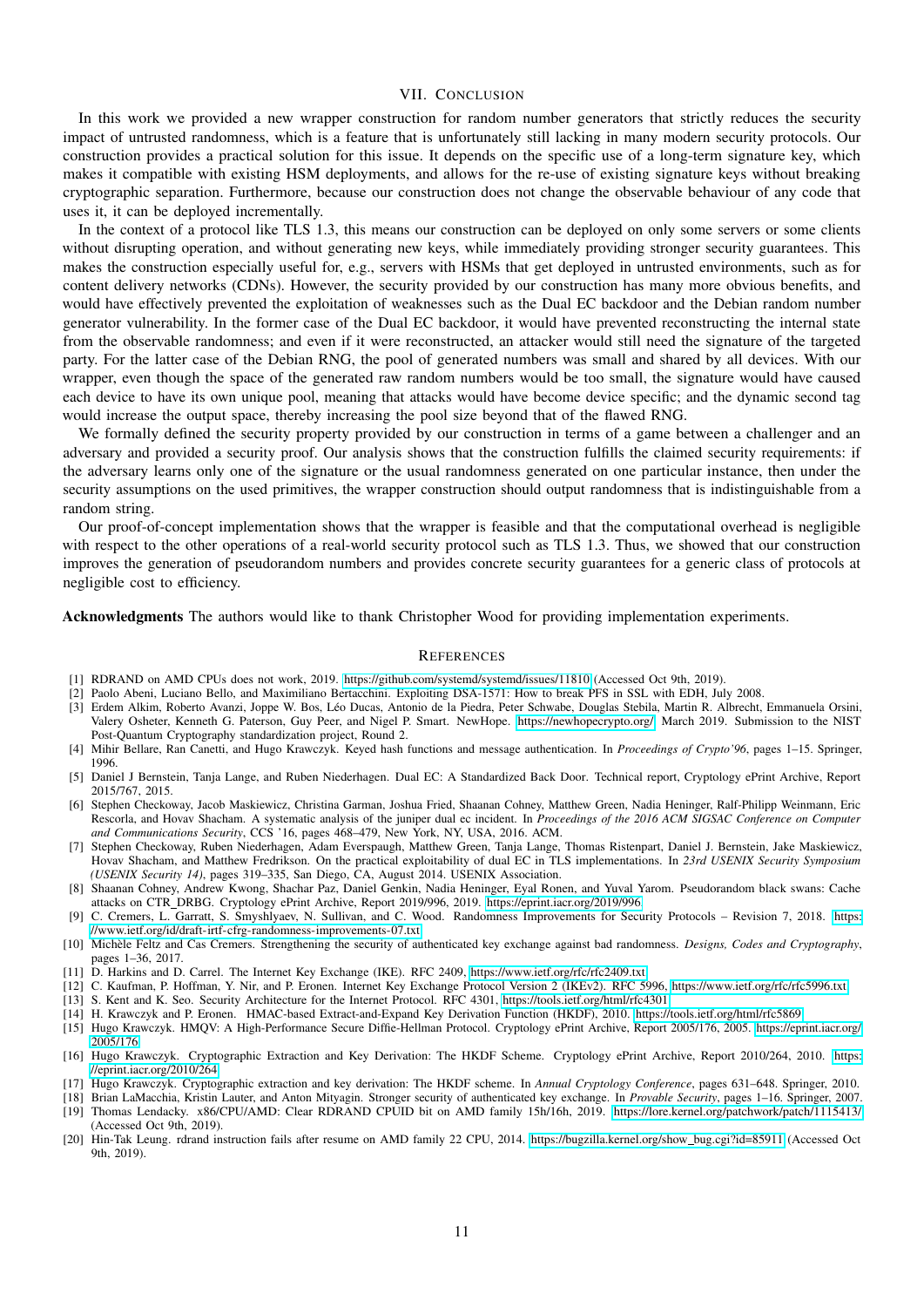- <span id="page-11-1"></span>[21] Rob Marvin. Google admits an android crypto PRNG flaw led to Bitcoin heist (August 2013).
- <span id="page-11-4"></span>[22] Tsutomu Matsumoto, Youichi Takashima, and Hideki Imai. On seeking smart public-key-distribution systems. E69(2).
- <span id="page-11-3"></span>[23] Eric Rescorla. The Transport Layer Security (TLS) Protocol Version 1.3. RFC 8446, [https://tools.ietf.org/html/rfc8446.](https://tools.ietf.org/html/rfc8446)
- <span id="page-11-0"></span>[24] Scott Yilek, Eric Rescorla, Hovav Shacham, Brandon Enright, and Stefan Savage. When private keys are public: results from the 2008 Debian OpenSSL
- vulnerability. In *Proceedings of the 9th ACM SIGCOMM conference on Internet measurement conference*, pages 15–27. ACM, 2009.
- <span id="page-11-2"></span>[25] T. Ylonen and C. Lonvick. The Secure Shell (SSH) Protocol Architecture. RFC 4251, [https://www.ietf.org/rfc/rfc4251.txt.](https://www.ietf.org/rfc/rfc4251.txt)